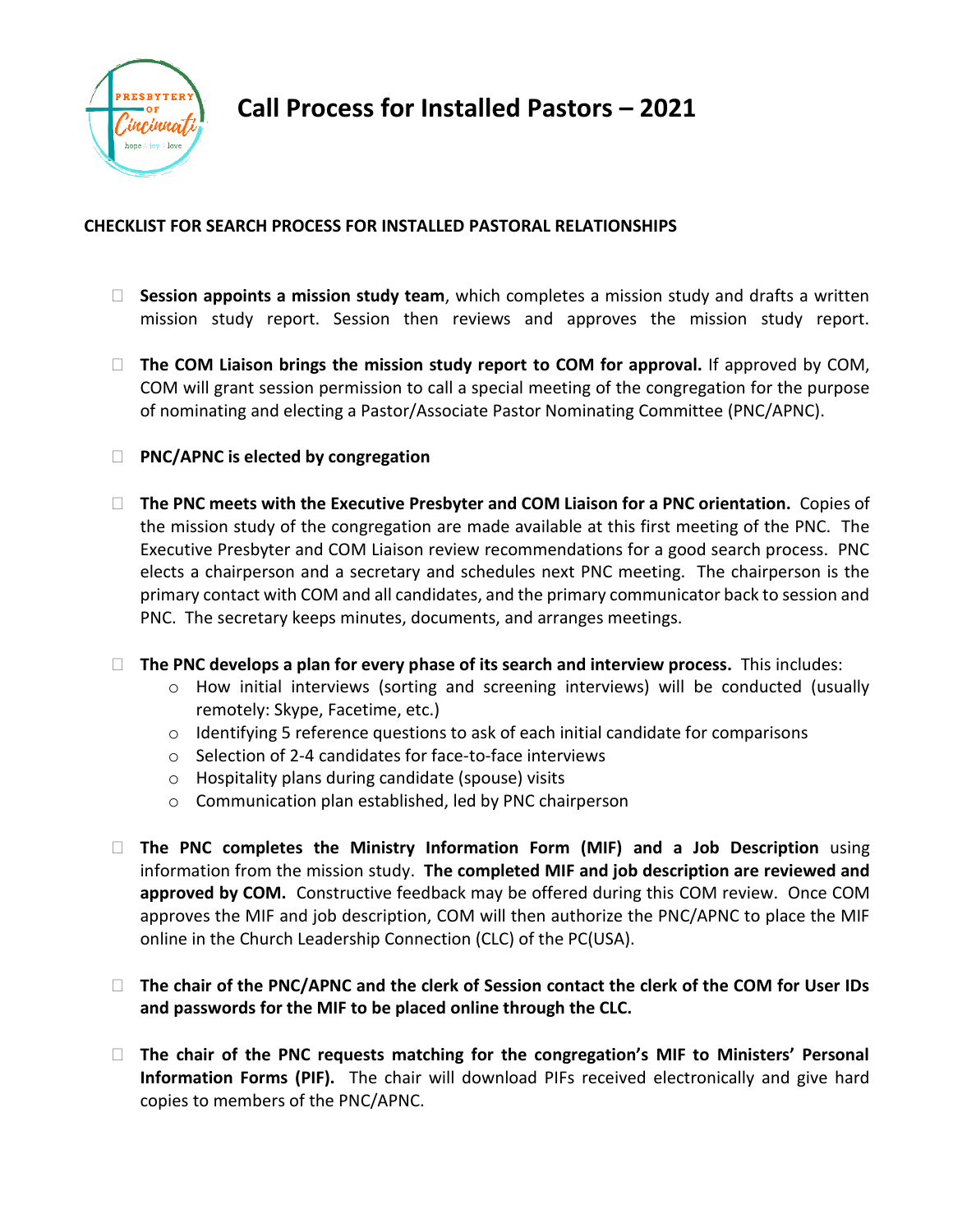- □ The PNC develops a process to screen PIFs, ensuring that every elected member of the PNC has **an opportunity to review every PIF.** 
	- o EEO requirements must be carefully observed.
	- o Minister in whom you are interested are informed ASAP.
	- o With self-referrals, Ministers are informed whether or not the PNC/APNC is interested in further conversation; if a self-referral PIF does not have a date/time attestation, the candidate should not be (or be very carefully) considered.
	- o Keep in close contact with Pastors in whom you are interested.
	- o Also keep track of details of the PIFs reviewed, as it will be important to the discussion you have with COM on the final candidate.
- **The PNC checks references for Ministers in whom it is interested.** Reference checking is primarily the responsibility of the PNC/APNC. For candidates of high interest, the PNC/APNC may wish to complete second and third level referencing, noting that **this requires the permission of the candidate in writing.**
- **The PNC interviews potential candidates.** Interviews may include telephone interviews, Skype or FaceTime, requests for video recordings of sermons or online links to sermons, and visiting churches (the latter only with the permission of the candidate), and finally face-to-face interviews. **CONFIDENTIALLITY MUST BE MAINTAINED THROUGHOUT THE ENTIRE PROCESS.**
- **The PNC may wish to have a few (usually no more than 2) "final" potential candidates preach in a neutral pulpit in a church within the bounds of the Presbytery of Cincinnati, or in a neighboring Presbytery. For assistance in scheduling a neutral pulpit, contact the Executive Presbyter.** Do not show up at their home church without permission; if you do go, only send a few of the PNC so you don't stand out. If the candidate is laboring within the bounds of the Presbytery of Cincinnati, complete confidentiality must be maintained. **No one, not even members of Session, can know the identity of the candidate until the time he or she is presented to the congregation for election.**
- **It is imperative that the PNC send a copy of the mission study to potential candidates prior to any face-to-face interviews with the PNC (and COM).** The mission study provides the potential candidate with important information that the potential candidate will need when being interviewed by the PNC and COM.
- □ When the PNC is serious enough to have a face-to-face interview with a small pool of potential **candidates (2-4), the PNC/APNC chair contacts the Executive Presbyter and lets him/her know that PNC/APNC would like to do a Presbyter-to-Presbyter check.**
- **When the PNC is serious enough to have a face-to-face interview with a small pool of potential candidates (2-4), the PNC/APNC chair also contacts the COM Liaison to schedule an examination for membership/fitness with the COM and the candidate (required).** The COM Liaison will request a copy of the potential candidate's PIF to circulate among members of COM in preparation for the interview. The COM will request that representatives of the PNC/APNC, including its chair, be present for the face-to-face interview with the candidate.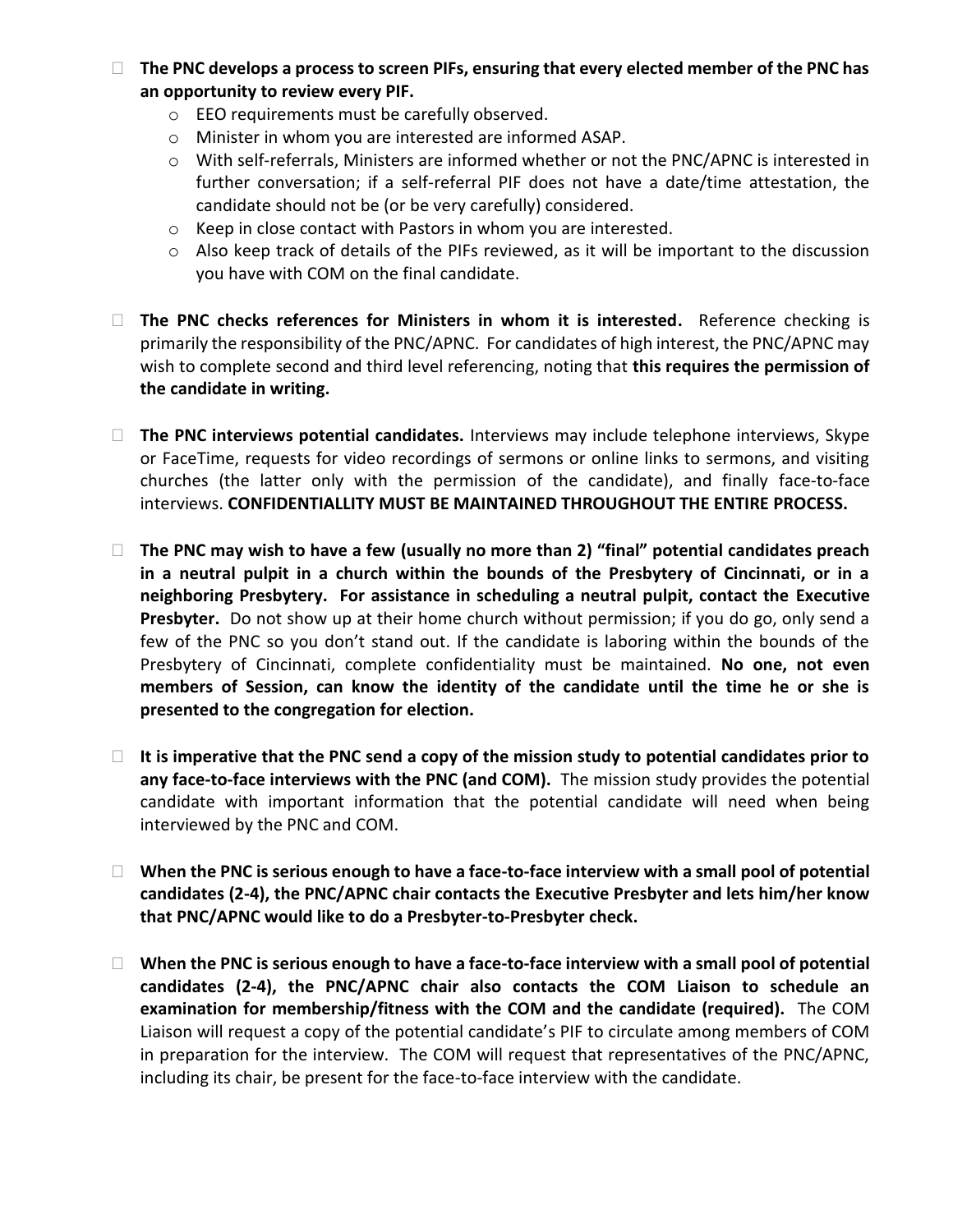- **The PNC chooses a candidate.** The PNC/APNC informs the COM Liaison. The COM Liaison will provide the PNC with the necessary four copies of the Pastoral Terms of Call Form (including Board of Pensions information) to negotiate the terms of call.
- **It is critical to understand that ONLY the PNC negotiates terms of call with the candidate. The PNC will work with Session and the finance team to understand the boundaries of what may be offered but no one – not staff, the Session, Personnel or finance – speaks with or meets the candidate at any time prior to the congregational meeting.**
- **The COM Liaison informs the Executive Presbyter of the need for a background check for the candidate.** The Executive Presbyter provides the information for permission to do a background check, and it is the responsibility of the chair of the PNC/APNC to ensure the candidate completes this process. The Executive Presbyter will send the candidate instructions for this process.
- **Nota bene: the Presbytery-to-Presbytery background check, COM examination for membership/fitness, and the release form for permission to do a background check (in addition to the actual background check) MUST BE COMPLETED prior to any announcement or final selection of a candidate for the call, or any of the following steps.**
- □ The PNC negotiates the terms of call and communicates these to the COM through the Liaison. The COM must concur with the terms of call (TOC) created by the PNC/APNC. All TOC must meet the current Presbytery minimum standards for TOC, unless agreed upon by COM. **Session does not engage in this negotiation, although you may confer with the treasurer, so know your budget ahead of time. The Executive Presbyter can help with terms of call.**
- **With COM's permission, the PNC/APNC informs Session of its candidate and the terms of call.** The PNC/APNC also requests that Session call a special meeting of the congregation for the purpose of nominating and electing the candidate as Pastor/associate Pastor. On this same Sunday, the candidate will preach in worship prior to the congregational meeting.
- □ The PNC/APNC contacts the COM so that it might appoint a moderator for this special meeting **of the congregation.** It is strongly encouraged that the PNC/APNC schedules a reception to introduce the candidate and his/her family to the congregation, preferably prior to the congregational meeting.
- **Congregational voting must take place by secret written ballot.** In the case of emergencies that require a virtual congregation meeting, contact the COM for instructions. Once the ballots are tallied by the PNC, the ballots and tallies are filed in the church (personnel files for those called to pastoral service).
- **If the candidate is elected, the PNC/APNC makes sure that the four (4) Pastoral Terms of Call forms are properly signed (along with necessary forms related to the Board of Pensions).**  Copies of the Pastoral call forms are delivered to the moderator of the COM and the Stated Clerk of the Presbytery of Cincinnati. If the COM Liaison is unable to be present, the PNC/APNC chair makes a written report to the COM Liaison that the call has been approved by the congregation.